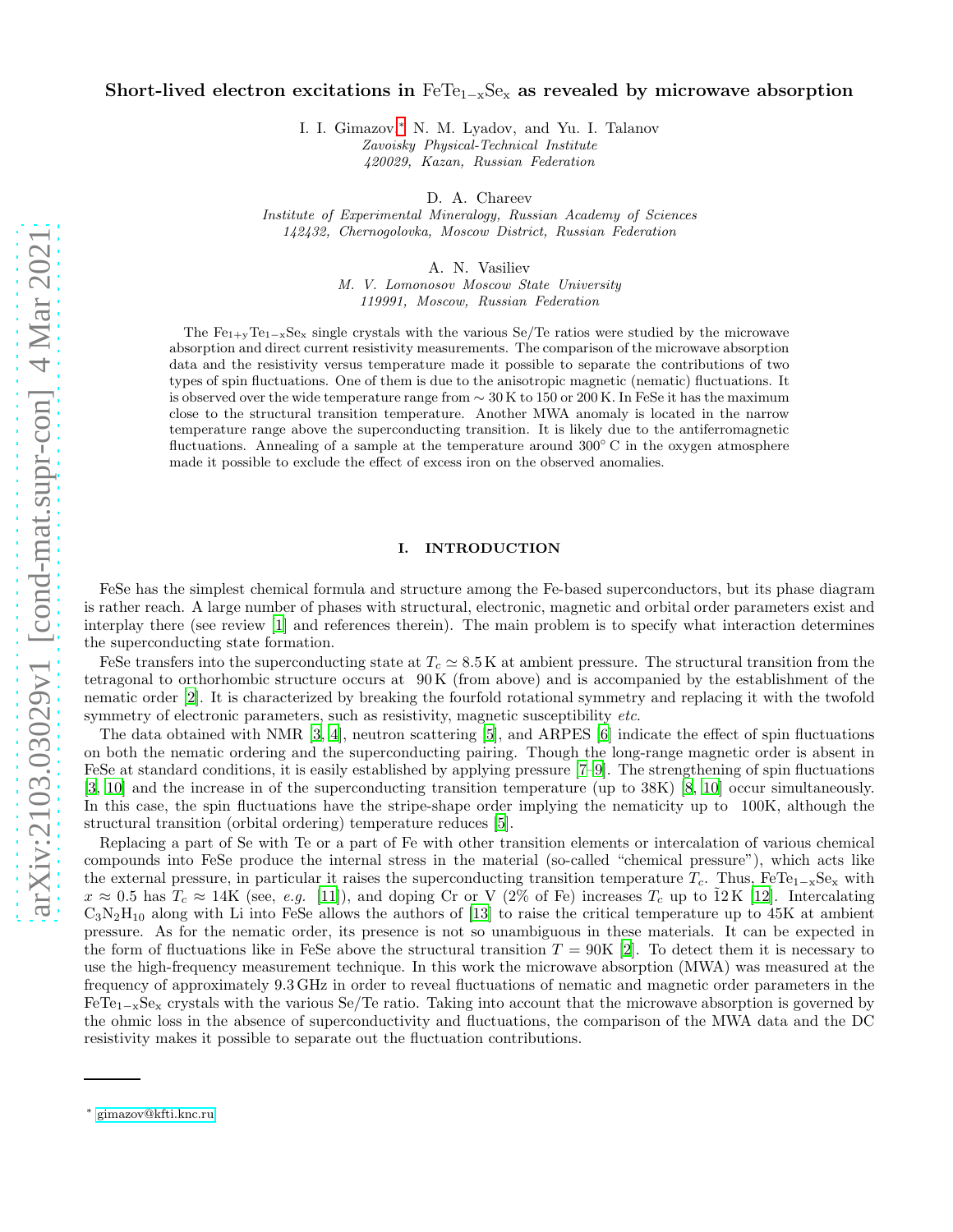## II. EXPERIMENTAL

The microwave radiation absorbed by a sample was measured using the standard electron spin resonance (ESR) spectrometer Bruker BER-418s. Microwaves are generated by a clystron and transmitted into the cavity resonator with a sample through a waveguide. The clystron frequency is ∼ 9.2 ÷ 9.5 GHz. The spectrometer is sensitive to the weak short-lived electron excitations owing to the lock-in technique of the signal detection and amplification. It requires signal modulation. In order to keep the applied magnetic field to be constant during the MWA measurement, we use the modulation of the incident microwave radiation instead of the applied field modulation built in a conventional ESR spectrometer. The microwave field modulation is realized with the PIN-diode inserted in the waveguide between a clystron and resonator. To perform the temperature variation from a room temperature down to 7 K a sample is placed inside the helium-gas-flow cryostat tube going through the cavity resonator.

It is known that in the case of a conductive material MWA occurs in the skin-layer, and it is proportional to its volume, as long as the skin-layer thickness  $\delta$  is much greater than the mean free path of current carriers  $l_e$ . This condition is strictly fulfilled in our samples. It will be shown below by calculating  $\delta$  with resistivity data and by comparing it with  $l_e$  known in literature [\[14](#page-5-13)]. Therefore, the variation of the skin-layer thickness with temperature results in the temperature dependence of the MWA signal amplitude  $A_{mwa}$ . Since the skin-layer thickness is determined by the resistivity  $\rho$  as  $\delta = c \sqrt{\frac{\rho}{2\pi\omega\mu}}$  (here c is the light speed,  $\omega$  is the frequency, and  $\mu$  is the magnetic permeability). Thus  $A_{mwa} \propto \sqrt{\rho}$ . This refers to the microwave absorption determined by the ohmic loss. The contributions to MWA due to the fluctuations of various order parameters can be separated by comparing the functions  $A_{mwa}(T)$  and  $\sqrt{\rho(T)}$ . The resistance of samples is measured using a standard four-probe method at the direct current 3.6 mA.

Four FeTe<sub>1 $-x$ </sub>Se<sub>x</sub> crystals with the various Se/Te ratio were studied. The crystals were grown using the KCl – AlCl<sup>3</sup> flux technique. The detailed description of the crystal preparation procedure is presented in Ref.[\[15](#page-5-14)]. The nominal and real composition of the samples under study are presented in Table 1 along with their superconducting transition temperatures. The elemental composition of prepared samples is obtained with the accessory for the energydispersive X-ray spectroscopy (EDX) of the scanning electron microscope Carl Zeiss EVO 50 XVP. The EDX analysis revealed excess iron in all samples except for FeSe. (In the general case, the chemical formula has to be written as  $Fe_{1+x}Te_{1-x}Se_x$ .) The excess Fe acts in two ways: on the one hand, it leads to the additional current carrier scattering, increases the resistivity and lowers the critical temperature [\[16,](#page-5-15) [17](#page-5-16)]; on the other hand, impurity phases may arise and induce internal stress, which can improve the superconducting properties of a material (as it was shown in Ref.[\[18\]](#page-5-17)). Our  $Fe_{1+x}Te_{1-x}Se_x$  samples have a broad superconducting transition  $(3 \div 5 \text{ K})$  with a rather high onset temperature (see Table 1).

The critical temperature is determined from the magnetic AC susceptibility measurements performed on a homebuild susceptometer working at a frequency 1.3 kHz. According to these data, the superconducting volume fraction is close to 100% in the FeSe crystal and it decreases considerably as the Te content increases (in compliance with the muon data [\[19\]](#page-5-18)).

| TABLE I. Nominal and real composition of the studied samples and their superconducting transition temperatures |  |  |
|----------------------------------------------------------------------------------------------------------------|--|--|
|                                                                                                                |  |  |

| Nominal composition Real composition $T_c^{on}$ , K |                                         |      |
|-----------------------------------------------------|-----------------------------------------|------|
| FeSe                                                | Fe <sub>0.994</sub> Se <sub>1.006</sub> | 9.1  |
| FeTe <sub>0.45</sub> Se <sub>0.55</sub>             | $Fe1.08Te0.44Se0.56$                    | 14.2 |
| FeTe <sub>0.5</sub> Se <sub>0.5</sub>               | $Fe1.27Te0.54Se0.46$                    | 14.8 |
| FeTe <sub>0.9</sub> Se <sub>0.1</sub>               | $Fe1.19Te0.91Se0.09$                    | 12.3 |

## III. RESULTS AND DISCUSSION

The square root of resistivity  $\sqrt{\rho}$  and MWA versus temperature data obtained on the FeSe crystal are shown in Fig.1. The temperature variation of the resistivity has all features described many times in literature (see, e.g.,  $[2, 8, 20]$  $[2, 8, 20]$  $[2, 8, 20]$ ): the positive slope everywhere over the region above  $T_c$  with the residual resistivity ratio  $(RRR = \rho(300K)/\rho(10K))$  of about 19; the anomaly near  $T_s \simeq 90 \,\mathrm{K}$  due to the tetragonal to orthorhombic structural transition; the sudden jump down to zero at  $T_c \simeq 9$  K. As for the magnitude of  $\rho$ , it changes from 760  $\mu\Omega$  cm at  $T = 290$  K down to 40  $\mu\Omega$  cm at 10 K. These correspond to the  $\delta$  decrease from  $14 \mu m$  to  $3.3 \mu m$ . We can state with assurance that these  $\delta$  values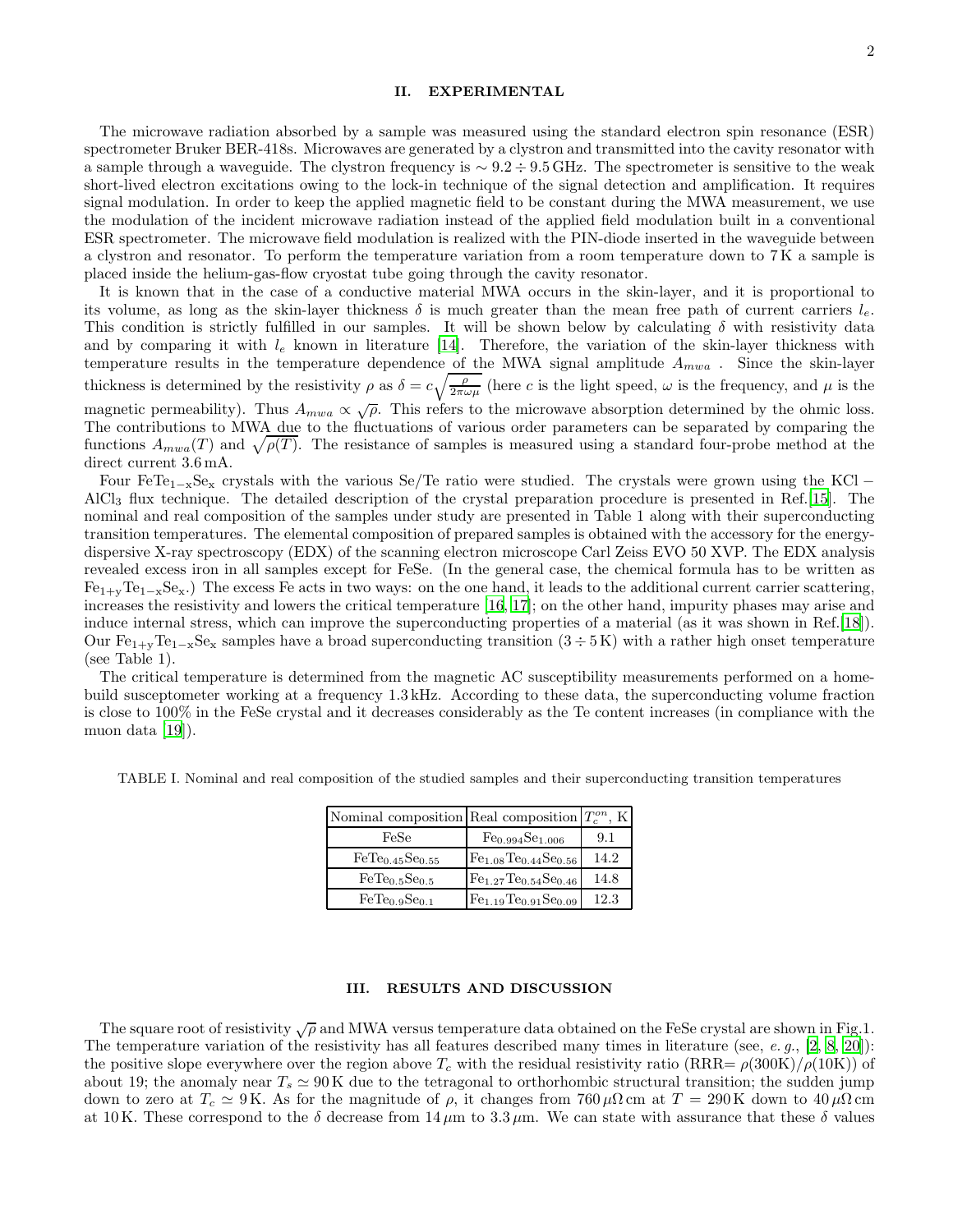

FIG. 1. Temperature dependence of resistivity in the 1/2 power  $\rho^{1/2}(T)$  (black circles) and the microwave absorption amplitude  $A_{mwa}$  (solid line, red online) for the FeSe crystal. MWA is recorded in the residual field of spectrometer magnet  $H_0 = 25$  Oe perpendicular to the ab-plane of crystal. Insert shows the data at the narrow temperature range from 0 to 30 K

are much greater than the mean free path known from literature. In particular, in Ref.[\[14\]](#page-5-13) the value of  $l_e = 3.4$  nm is adduced for the FeTe<sub>0.6</sub>Se<sub>0.4</sub> with  $\rho = 350 \,\mu\Omega$ cm. Even though  $l_e$  is more by 10 times than this in FeSe at low temperature, the relation  $\delta \gg l_e$  is strictly fulfilled. Therefore, the condition of a normal skin-effect is kept over whole temperature range above  $T_c$ .

It is known from the literature that applying the pressure of  $\sim$  2 GPa results in the long-range antiferromagnetic order at  $20\div 30$  K above  $T_c$ . This is manifested in the resistivity  $\rho(T)$  as an upturn anomaly in the range of  $T_c < T < T_N$ [\[8,](#page-5-9) [10\]](#page-5-8). The spin fluctuations intensified by overpressure contribute to the resistivity and enhance it as compared with that at ambient pressure. This effect is observed up to  $\sim 150 \text{ K}$  [\[10](#page-5-8)]. The fluctuation contribution undistinguished in  $\rho(T)$  at ambient pressure comes out in the high-frequency data, *i.e.* in the MWA measurements. In Fig.1 the MWA amplitude is attached to the  $\rho^{1/2}$  data by magnitude and slope at high temperatures. Upon lowering the temperature below ~ 170 K the  $A_{mwa}(T)$  curve deflects up from the  $\rho^{1/2}(T)$  data owing to the short-lived fluctuations of spin or nematic order. The difference between two functions increases with the temperature decrease and reaches its maximum just below  $T_s$ . With further lowering the temperature the divergence diminishes and converges on zero near  $T = T_c$ . The similar behavior was found for the contribution to the in-plane resistivity anisotropy of the FeSe crystal from the nematic order [\[21\]](#page-5-20). The variation of  $\Delta \rho = \rho_a - \rho_b$  with the temperature decrease was described to be due to oppositely directed impact of the nematic ordering and the inelastic scattering by anisotropic magnetic fluctuations. Whereas the former increases and flattens out at low temperatures, the latter decreases down to zero as  $T^2$ .

Close to  $T_c$ , where the pressure strengthens the spin fluctuations up to the steady antiferromagnetic state, the peak of  $A_{mwa}(T)$  is observed (Fig.1). Note, that the  $A_{mwa}(T)$  curve has the kink at  $T = T_s$  characteristic for the tetragonal to orthorhombic structure transition and sharp fall at  $T = T_c$  the same as  $\rho(T)$ . It was shown with the inelastic neutron-scattering study of FeSe [\[22](#page-5-21)] that there are spin fluctuations of two types below  $T \sim 180 \text{ K}$ : anisotropic (stripe type) and isotropic (Néel type). They have different temperature dependences. Upon lowering the temperature the N´eel spin fluctuations reduce while the stripe fluctuations grow. The especially sharp variations of the fluctuation intensity occur in the point of the structural transition  $T_s$ . Such behavior and competition of two types of spin fluctuations lead apparently to the complex temperature dependence of the fluctuation contribution to MWA with two maximums.

It should be pointed out that the peak of  $A_{mwa}$  close to  $T_c$  is observed in cuprate superconductors as well. However, its origin is not the same there. Namely, it is due to superconducting fluctuations in cuprates [\[23,](#page-5-22) [24\]](#page-5-23). It was shown earlier, that in iron chalcogenides the superconducting fluctuations exist in a very narrow temperature range (less than 1K) close to  $T_c$  [\[25,](#page-5-24) [26\]](#page-5-25). The MWA peak just above  $T_c$  has noticeably larger width in temperature (several degrees Kelvin). Moreover, it does not demonstrate the magnetic-field dependence specific for the MWA loss peak due to superconducting fluctuations [\[23,](#page-5-22) [24\]](#page-5-23). (The detailed study of the magnetic field effect on MWA in  $FeTe_{1-x}Se_x$ is the subject of forthcoming article.) Therefore, the connection of the MWA peak in Fig.1 with superconducting fluctuations seems unlikely. It is more probable it is due to the antiferromagnetic fluctuations which induce the long-range ordering under a pressure.

The partial replacement of selenium with tellurium in the  $Fe_{1+y}Te_{1-x}Se_x$  samples results in following. At first the results obtained for the sample with approximately equal contents of Se and Te are discussed by the example of the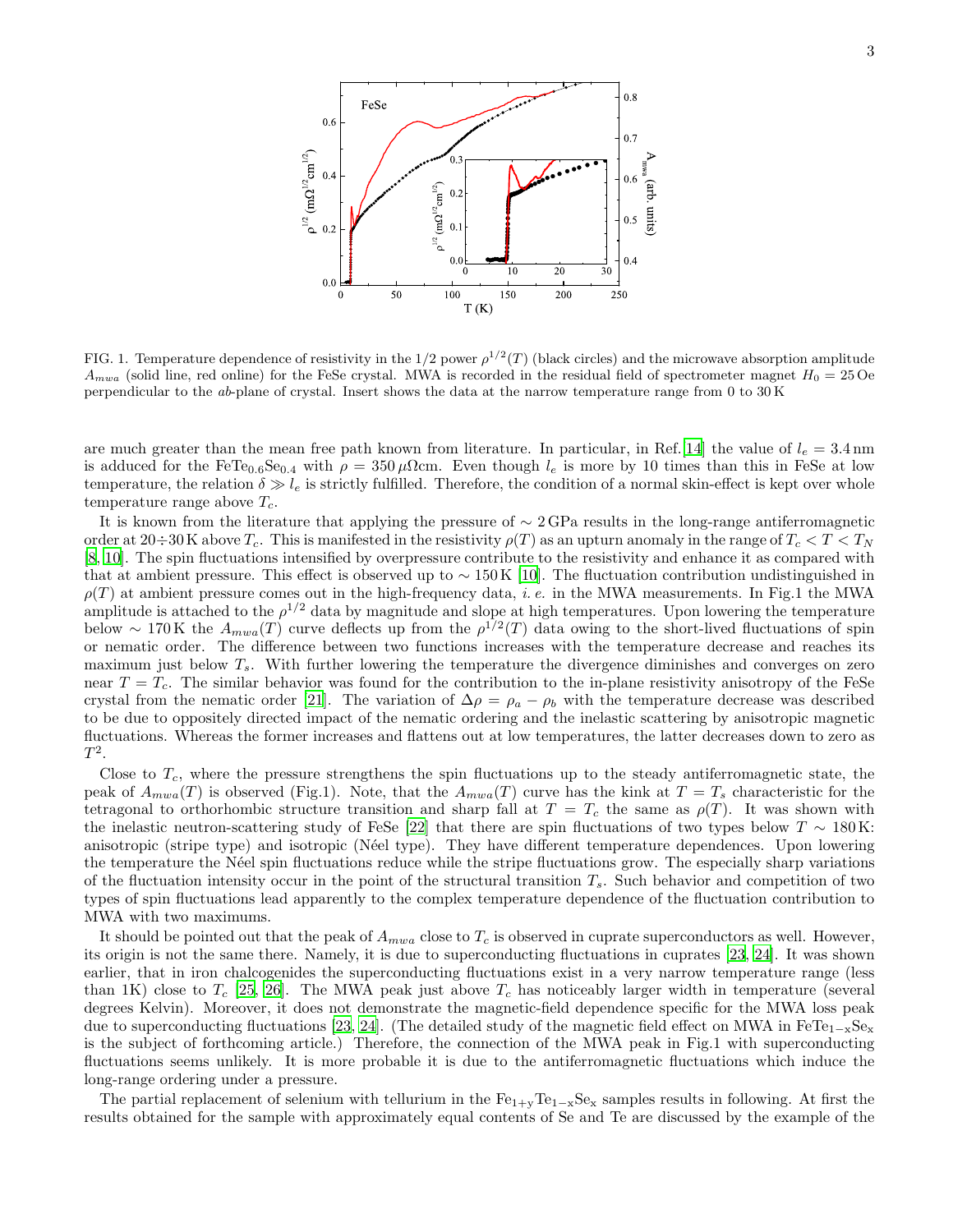

FIG. 2. Temperature dependence of  $\rho^{1/2}(T)$  (black circles) and  $A_{mwa}$  (solid line, red online) for the Fe<sub>1.08</sub>Te<sub>0.44</sub>Se<sub>0.56</sub> crystal  $(H_0 = 25 \text{ Oe}$  is perpendicular to the *ab*-plane of crystal.).

Fe<sub>1.08</sub>Te<sub>0.44</sub>Se<sub>0.56</sub> crystal. The data of the resistivity and MWA measurements for this sample are shown in Fig.2. Since the ρ value is more than that of FeSe, the condition of a normal skin-effect  $(\delta \gg l_e)$  is fulfilled for  $Fe_{1+x}Fe_{1-x}Se_x$ as well. The remarkable difference in the temperature dependence of the resistivity as compared with that of FeSe is clearly seen. First of all, it is of the semiconductor type instead of the metallic one in FeSe. It is an obvious consequence of excess iron in  $Fe_{1.08}Te_{0.44}Se_{0.56}$  [\[17\]](#page-5-16). In spite of this, the superconducting transition temperature remains high enough, 14.8 K. Moreover, there is no kink on the  $\rho(T)$  function signaling about the structural transition and about the establishment of nematic order below  $T_s$ . Nevertheless, the divergence of two functions,  $\rho^{1/2}(T)$  and  $A_{mwa}(T)$  in the interval of  $30K < T < 140K$ , indicates that the nematic (anisotropic magnetic) fluctuations affect the microwave absorption in this temperature region.

Thus it is possible that the internal strain induced by the Se substitution with Te gives rise to the strengthening of spin (nematic) fluctuations, i. e. its impact is similar to that of the external hydrostatic pressure. Also the enhancement of the N´eel-type fluctuations is manifested through the MWA peak in the narrow temperature range close to the superconducting transition (above it) (see Fig.2).

Upon further increase in the tellurium fraction up to ∼ 90% all effects described above become more pronounced (see Fig.3). The temperature dependence of the resistivity has the same features as that of  $Fe_{1.08}Te_{0.44}Se_{0.56}$ : the semiconducting course of the  $\rho(T)$  function above the superconducting transition temperature and a sharp fall down to zero at  $T_c$ . Note, that such pattern of the  $\rho(T)$  dependence is observed for all  $Fe_{1+y}Te_{1-x}Se_x$  samples with  $x < 0.4$ [\[27\]](#page-5-26). The hump of  $A_{mwa}(T)$  over  $\rho^{1/2}(T)$  has larger height and wider temperature spread (from 30K to 200K) than those of  $Fe_{1.08}Te_{0.44}Se_{0.56}$  (Fig.2). Since this feature is attributed to the contribution of the anisotropic spin (nematic) fluctuations, it can indicate the strengthening of these fluctuations upon increasing the Te/Se ratio. The narrow peak of  $A_{mwa}$  near  $T_c$  can be associated with spin fluctuations of different type.

Our results of the comparative study of the DC resistivity and microwave absorption in the  $Fe_{1+x}Te_{1-x}Se_x$  crystals are in good agreement with the neutron scattering study of spin fluctuations in such samples [\[11](#page-5-10)]. The neutron study showed the presence and competition of two types of magnetic correlations  $(i. e.,$  fluctuations). First of them, associated with  $(\pi,0)$  vector in the Brillouin zone, leads to the long-range steady-state antiferromagnetic order upon pressure or upon increasing the Te fraction close to 100%. They are antagonistic to superconductivity. Another type of dynamic magnetic correlations with a  $(\pi,\pi)$  wave vector are associated with the nearly nesting Fermi surface and thus support the nematic order. It is shown in Ref.[\[11\]](#page-5-10) that the bulk superconductivity rises just in that area of phase diagram where the  $(\pi,\pi)$  magnetic correlations exist.

It is worth noting the possible effect of the excess iron on the magnetic fluctuations. To clarify this item, excess Fe was removed according to the procedure described in Ref.[\[17](#page-5-16)]. This operation consists in annealing a sample at the temperature around 300◦ C with the strictly dosed amount of oxygen. As a result of this procedure performed with the Fe<sub>1.27</sub>Te<sub>0.54</sub>Se<sub>0.46</sub> the  $\rho(T)$  dependence character has changed from semiconducting to metallic one (see Fig.4a) and 4b). In this case, both narrow and broad anomalies of the  $A_{mwa}(T)$  dependence remained unchanged. These observations make it possible to conclude that the excess iron is not the origin of the observed anomalies.

In summary, we performed the comparative analysis of the resistivity data and the microwave absorption in single crystals of  $Fe_{1+x}Te_{1-x}Se_x$  iron chalcogenides. The results were obtained in the wide temperature range covering the superconducting transition, the tetragonal to orthorhombic structure transition and the region of magnetic and nematic fluctuations. Upon scaling the  $A_{mwa}(T)$  and  $\rho^{1/2}(T)$  functions at high temperatures, they diverge with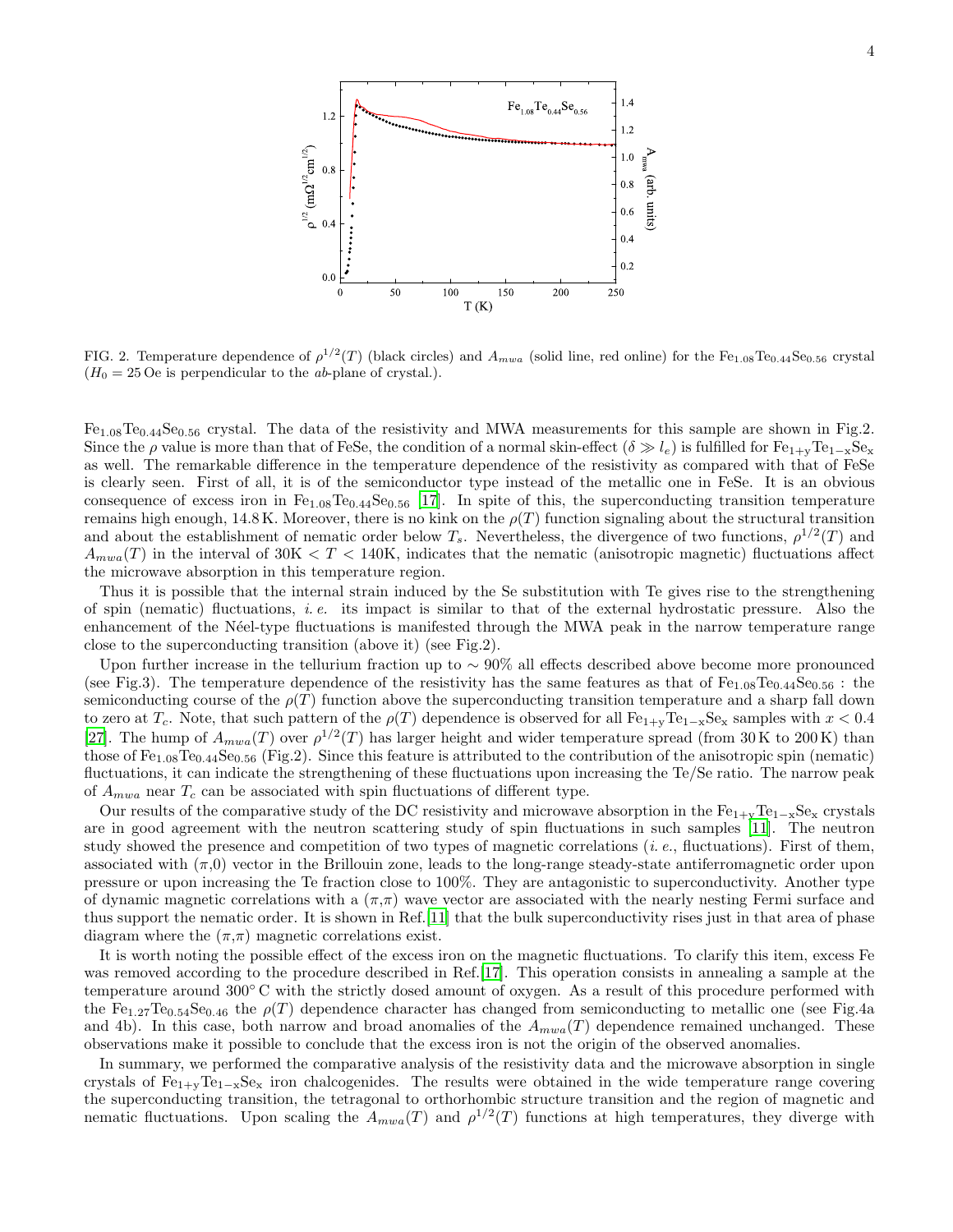

FIG. 3. Temperature dependence of resistivity  $\rho^{1/2}(T)$  (black circles) and the microwave absorption  $A_{mwa}$  (solid line, red online) for the Fe<sub>1.19</sub>Te<sub>0.91</sub>Se<sub>0.09</sub> crystal. (The applied magnetic field  $H_0 = 25$  Oe is perpendicular to the ab-plane of crystal.)



FIG. 4. Temperature dependence of resistivity  $\rho^{1/2}(T)$  (black circles) and the microwave absorption  $A_{mwa}$  (solid line, red online) for the  $Fe_{1.27}Te_{0.54}Se_{0.46}$  crystal: (a) before annealing in oxygen atmosphere, (b) after annealing.

lowering a temperature. It is due to the additional contribution from the spin or nematic fluctuations to the microwave absorption which is sensitive to the short-lived electron excitations. Thus, two sectors of the temperature scale with different types of spin fluctuations were located. One of them has the large spread on order of 100 K. Here the anisotropic magnetic fluctuation of stripe type prevail and induce the nematic order or its fluctuations. The value and the temperature range of the contribution to the MWA from these fluctuations change with the variation of the Te/Se ratio. In pure FeSe the maximum of this contribution is just below the structure transition temperature  $T_s$ . Another fluctuation area is narrow (several degrees) and located just above the superconducting transition. Here the additional contribution to MWA is supposedly related to the isotropic spin fluctuations. Our findings are in good agreement with the neutron scattering data on spin fluctuations in  $Fe_{1+y}Te_{1-x}Se_x$  [\[11\]](#page-5-10).